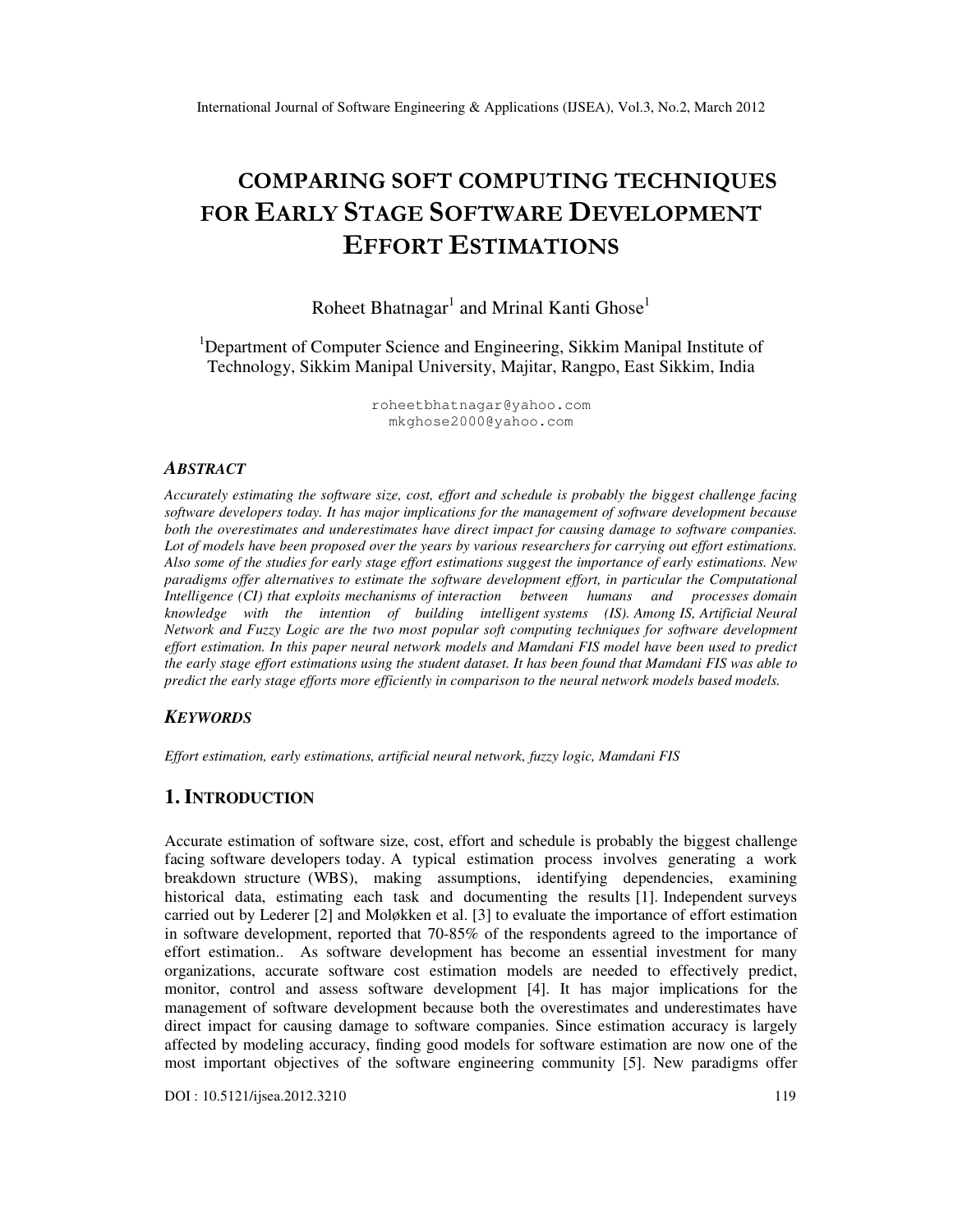alternatives to estimate the software development effort, in particular the Computational Intelligence (CI) that exploits mechanisms of interaction between humans and processes domain knowledge with the intention of building intelligent systems (IS) [6]. Among IS, Artificial Neural Network and Fuzzy Logic are the two most popular soft computing techniques for software development effort estimation.

Since the last two decades, Artificial Neural Network (ANN) are being used extensively for predictions in diverse applications and the neural networks are recognized for their ability to produce reasonably accurate predictions in situations where complex relationships between inputs and outputs exist and where the input data is distorted by high noise levels [7]. Hughes [8], Wittig and Finnie [9][10] and Idri et al. [11] have employed neural network to predict the development effort on different data sets.

Many researchers have worked and proposed SCE models based on the Fuzzy Logic Techniques. Fei and Liu, [12] introduced the f-COCOMO model which applied Fuzzy Logic to the COCOMO model for software effort estimation. Kumar et al, [13] had applied fuzzy logic in Putnam's manpower buildup index (MBI) estimation model. Ryder [14] researched on the application of fuzzy logic to COCOMO and Function Points models. His result showed Fuzzy Logic is good at making effort estimations.

#### **1.1. Early Stage Software Development Effort Estimations**

Early stage effort estimations can be defined as making software development effort estimations at the initial stages more precisely the Design stage of SDLC. Carrying out effort estimations at the early stages is beneficial because the design stage prediction implies fewer overheads at the later stages of software development. Figure 1 below signifies that the total project effort comprises of the efforts (given in percentage) which goes into surpassing each of the individual phases. It is evident from the Figure 1 that most of the efforts (nearly 60 per cent) are spread over two initial phases of Analysis and Design. Hence if the accurate effort requirements can be predicted from the initial or early phases of the SDLC, then an efficient project development schedule can easily be prepared so as to complete the project well within the targeted time and budget constraints.



**Figure 1:** Effort distribution in the individual phases of SDLC (Source: Peter Müller – Software Engineering, SS 2006)

The state of the art literature has revealed that not much work on estimating the effort required for software project development at the early stages in the Software Development Life Cycle (SDLC) has been done. Thus, this area still remains open to attract researchers to develop and propose new models for early stage effort estimation.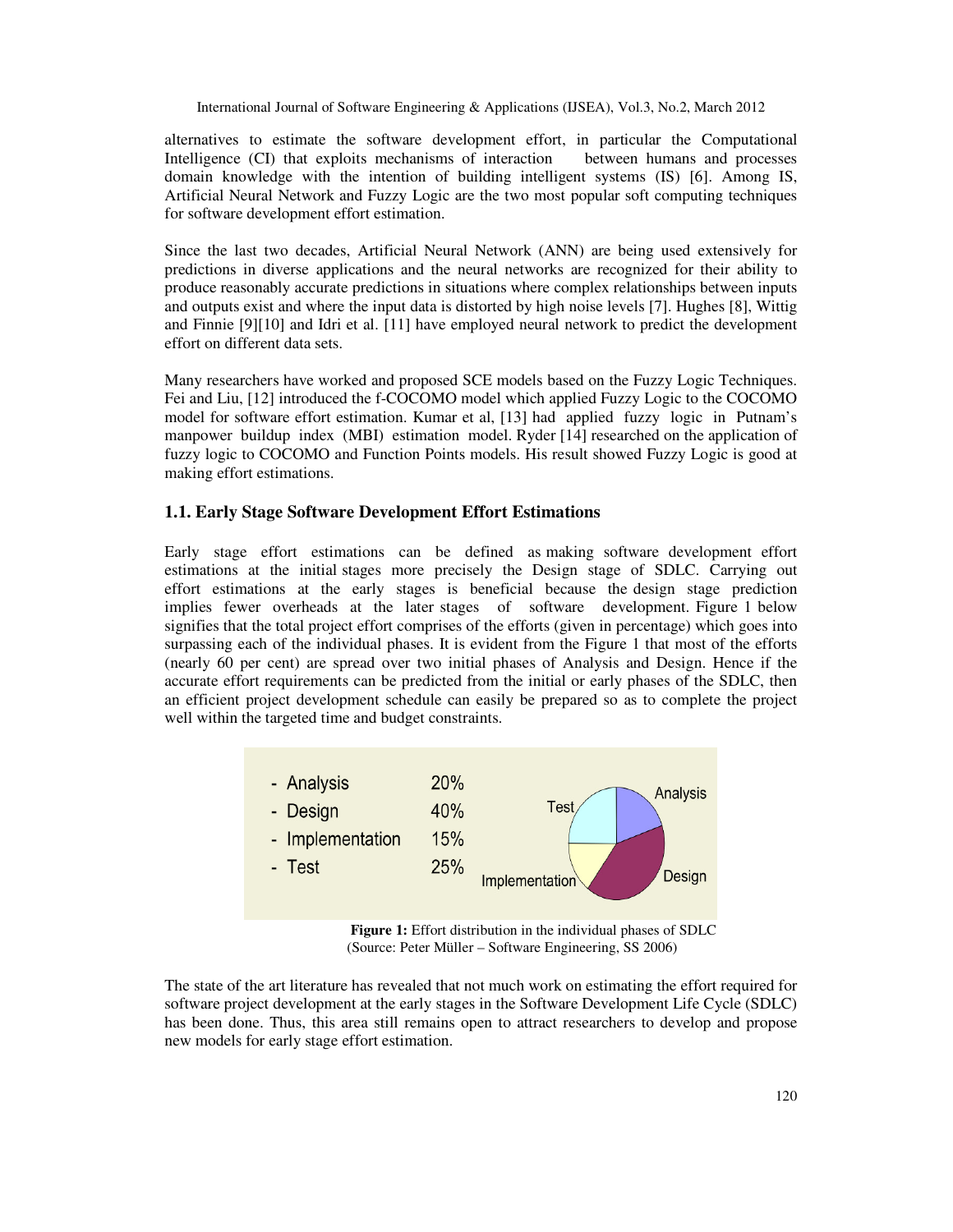#### **2. EXPERIMENTAL METHODOLOGY**

For carrying out the effort prediction in the early stages of software development, precisely in the design phase of Software Development Life Cycle (SDLC), a student dataset was prepared based on the Entity Relationship Diagrams (ERDs) generated by the final year B.Tech. degree students of Computer Science & Engineering Department of Sikkim Manipal Institute of Technology, India, as part of their Major Project work spanning 16 weeks duration. Total Count of Entities (TCOE), Total Count of Attributes (TCOA), Total Count of Relationships (TCOR), Cumulative Grade Point Aggregate (CGPA) and Major Project final marks have been considered as explanatory variables in the dataset. The relevant data of students of different batches have been gathered. The final marks obtained by students in the Major Project are used to obtain the Recalculated Development Effort (RDE) in number of weeks (effort) of software development.

In a previous work [15] carried out by the authors of this paper, a comparison of different neural networks was carried out to predict the effort estimation at the early stages of software development. In the work the Development Time (DT) was obtained by applying various methods such as the Feed Forward Back Propagation Neural Network model, Cascaded Feed Forward Back Propagation Neural Network (CFFBPNN) model, Elman Back Propagation Neural Network (EBPNN) model, Layer Recurrent Neural Network (LRNN) model and Generalized Regression Neural Network (GRNN) model with the help of Neural Network toolbox of MATLAB R2007b software. The performances were then compared in terms of MMRE, Pred (0.25), BRE% etc. All these models were trained with first 31 inputs from the dataset and later the models were tested with 10 inputs from the same dataset.

In another work [16], Mamdani FIS from the Fuzzy logic toolbox of Matlab 7.0 was applied on the student dataset as given in Annexure II, Table 3, to evaluate the efficiency of the FIS in estimating the efforts in the early stages of SDLC. For experimentation from the dataset, the Total count of Entities (TCOE), Cumulative Grade Point Aggregate (CGPA) have been taken as two input variables and Redistributed Development Effort (RDE) as the output variable for preparing Mamdani FIS.

In the present paper a comparison of the performance of different neural network models with Mamdani FIS is done. For the experiments the same 'student dataset' was used and models were applied on to the dataset. A comparison of the MMRE values obtained from calculating the Redistributed Effort Estimations (RDE's) after employing the neural networks and fuzzy logic on the dataset was carried out to evaluate the efficiency of the better of the two in estimating effort estimation at the early stage of effort estimation.

### **2.1. Evaluation Criteria**

There are many evaluation criteria to evaluate the accuracy of the software development effort in literature. The Mean Magnitude Relative error (MMRE) is a widely-accepted criterion in the literature and is based on the calculation of the magnitude relative error (MRE). Eq. (1) as below shows an equation for computing the MRE value that is used to assess the accuracies of the effort estimates.

$$
MRE_i = \frac{|ActualEffort_i - PredictedEffort_i|}{Actual Effort_i}
$$
  
Eq. (1)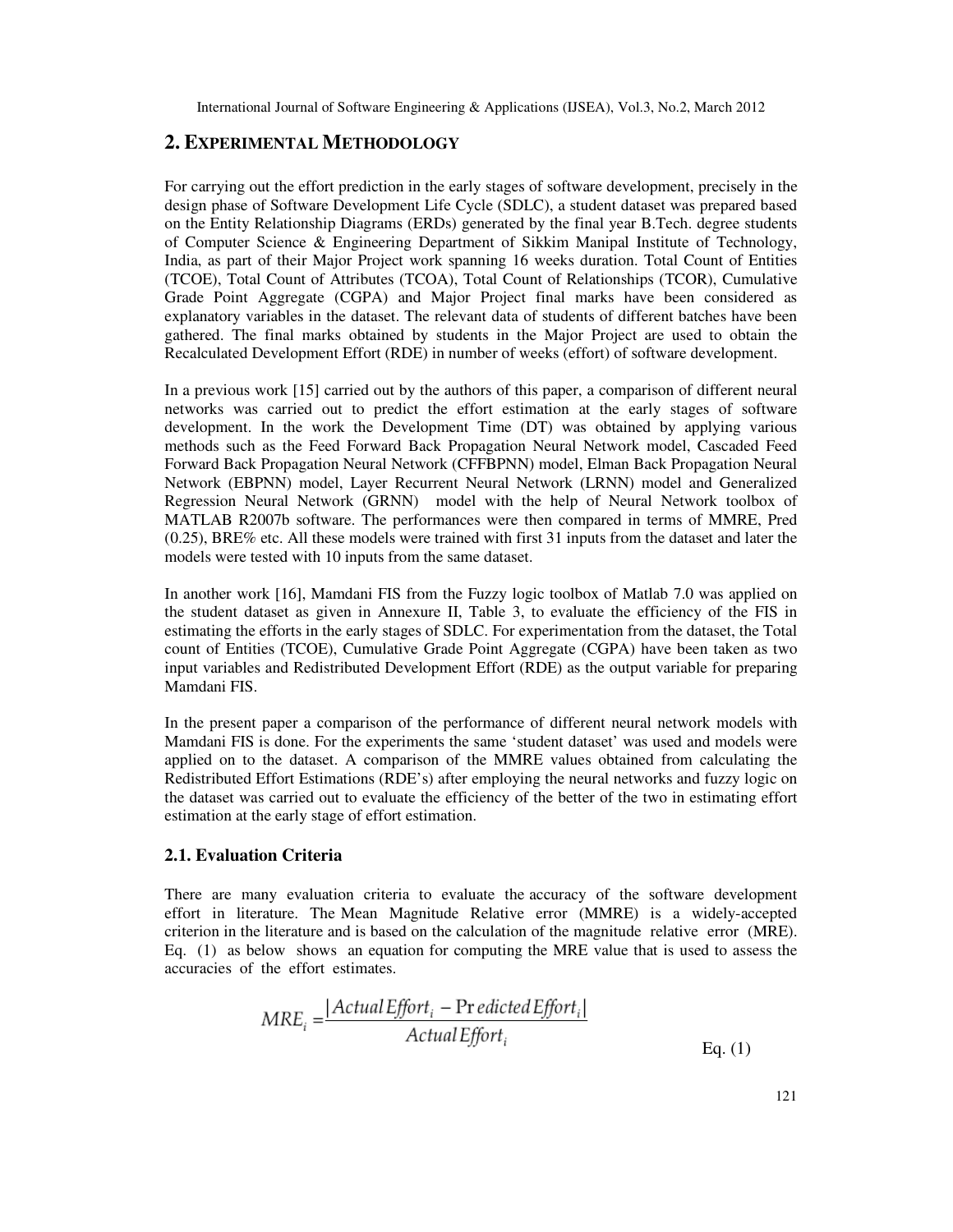The MRE calculates each project in a dataset the MMRE aggregates the multiple MRE's. The model with the lowest MMRE is considered the best [4,17]. As shown in Eq. (2), the estimation accuracy of the MMRE is the mean of all the MREs among n software projects.

$$
MMRE = \frac{1}{n} \sum_{j=1}^{n} MRE_j
$$
 Eq. (2)

In this study, the MRE, and MMRE were adopted as the indicators of the accuracy of the established software effort estimation models since they are the ones most widely used in the literature, thereby rendering our results more comparable to those of other work.

# **3. RESULTS AND DISCUSSIONS**

The values of MMRE are calculated for each of the neural networks and fuzzy logic are as shown in Annexure I, Table 2 and Annexure III, Table 4 respectively. The results obtained after comparing the RDE values are graphically shown in Figure 2 and their values are listed in Table 1.

Table 1 Comparison of different neural networks and Mamdani FIS based on MMRE values

| <b>Models</b>   | $MMRE(\%)$ |  |  |
|-----------------|------------|--|--|
| <b>FFBPNN</b>   | 12.96      |  |  |
| Cascaded FFBPNN | 13.59      |  |  |
| <b>LRNN</b>     | 11.45      |  |  |
| Mamdani FIS     | 3.89       |  |  |

**Figure 2:** Comparison of MMRE values of neural network and fuzzy logic

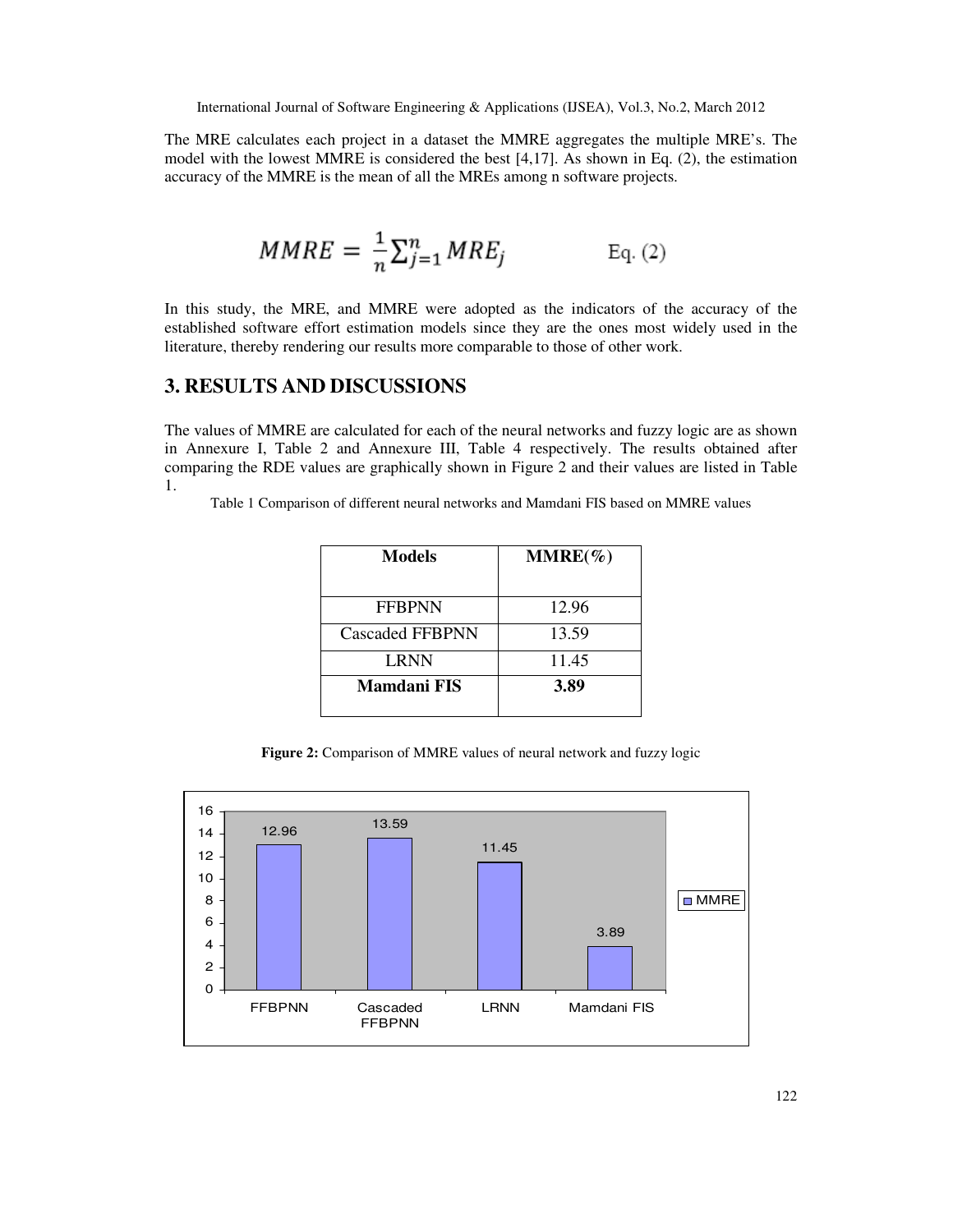### **4. CONCLUSION**

It is evident from the Figure 2 that the Linear Regression Neural network (LRNN) has the lowest value for MMRE among the other neural network models but when it is compared with fuzzy logic, it is observed that fuzzy logic outperforms neural network models as it has the lowest MMRE value. Thus, fuzzy logic is the best model for predicting early stage effort estimation. In an on-going work the efficacy of the models on real project dataset from the software industry will be established.

### **REFERENCES**

- [1] Meier, D., 'E-Learning for Effort Estimation in Software Projects', Master's Thesis, Switzerland, 2006.
- [2] Lederer, A.L.; Prasad, J., 'Nine Management Guidelines for Better Cost Estimating', Communications of the ACM. 35, 2, 51 – 59, 1992.
- [3] Moløkken, K.; Jørgensen, M., 'A review of surveys on software effort estimation', International Symposium on Empirical Software Engineering (ISESE'03), September/October 2003.
- [4] Attarzadeh, I.; Ow, S. H., 'Proposing a new software cost estimation model based on artificial neural networks', Computer Engineering and Technology (ICCET), 2nd International Conference Volume:3, pp: V3-487 - V3-491, 2010. DOI: 10.1109/ICCET.2010.5485840
- [5] Huang, X.; Capretz. L.F.; Ren, J.; Ho D.A., 'Neuro-Fuzzy Model for Software Cost Estimation', Proceedings of the Third International Conference on Quality Software, 2003.
- [6] Grimstad, S., Jorgensen, M., Molokken-Ostvold, K., Software Effort Estimation Terminology: The Tower of Babel. Information and Software Technology. Elsevier, 2005.
- [7] Park, H.; Baek, S., 'An empirical validation of a neural network model for software effort estimation,' Expert Systems with Applications, vol. 35, no. 3, pp. 929–937, 2008.
- [8] Hughes, R.T., 'An Evaluation of Machine Learning Techniques for Software Effort Estimation', University of Brighton, 1996.
- [9] Wittig, G.; Finnie, G., 'Estimating Software Development Effort with Connectionist Models', Information and Software Technology. Volume 39, 469-476, 1997.
- [10] Witting, G.; Finnie, G., "Using Artificial Neural Networks and Function Points to Estimate 4GL Software Development Effort", J. Information Systems, vol.1, no.2, pp.87-94, 1994.
- [11] Idri, A.; Khoshgoftaar, T.M.; Abran, A., "Can neural networks be easily interpreted in software cost estimation?" IEEE Trans. Software Engineering, Vol. 2, pp. 1162 – 1167, 2002.
- [12] Fei, Z; Liu, X., 'f-COCOMO Fuzzy Constructive Cost Model in Software Engineering', IEEE international conference on Fuzzy systems, pp. 331-337, 1992.
- [13] Kumar, S.; Krishna, B.A.; Satsangi, P.S., "Fuzzy systems and neural networks in software engineering project management", Journal of Applied Intelligence, Vol. 4, pp. 31-52, 1994.
- [14] Ryder, J., "Fuzzy Modeling of Software Effort Prediction" in Proceeding. of IEEE Information Technology Conference, Syracuse, NY, pp: 53-56, 1-3 Sept 1998.
- [15] Bhatnagar, R.; Ghose, M.K.; Bhattacharjee, V., "A novel approach to the Early Stage Software Development Effort Estimations using Neural Network Models: a Case Study"; Artificial Intelligence Techniques - Novel Approaches & Practical Applications" of International Journal of Computer Applications (USA), Number 3 - Article 5, 2011 pp 27-30.
- [16] Bhatnagar, R.; Ghose, M.K.; Bhattacharjee, V., "Predicting the Early Stage Software Development Effort using Mamdani FIS", International Journal of Computer Science and Information Technologies (IJCSIT), Vol. 2 (4) , 1675-1678, 2011. ISSN: 0975-9646
- [17] Shepperd M., Schofield C., 1997 "Estimating software project effort using analogies", IEEE Transactions on Software Engineering 23 (12) 736–743.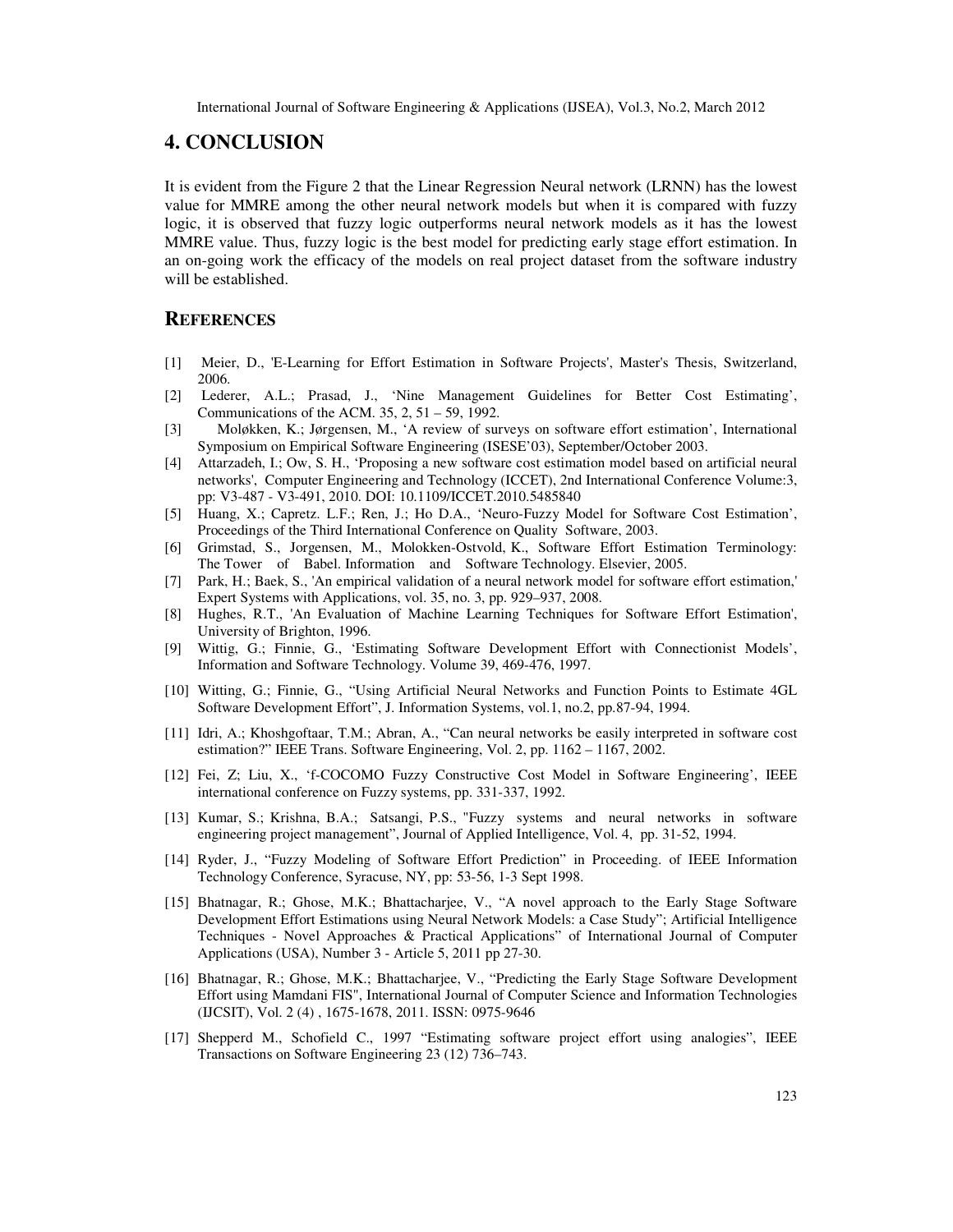# **Annexure I**

| <b>Serial</b><br>No.               | <b>Actual</b><br><b>RDE</b> | RDE' using<br><b>FFBPNN</b> | MRE-<br><b>FFBPNN</b> | RDE' using<br>Cascaded<br><b>FBPNN</b> | $MRE-$<br><b>Cascaded</b><br><b>FFBPNN</b> | RDE'<br>using<br><b>LRNN</b> | <b>MRE-</b><br><b>LRNN</b> |
|------------------------------------|-----------------------------|-----------------------------|-----------------------|----------------------------------------|--------------------------------------------|------------------------------|----------------------------|
| 31                                 | 65                          | 69.39                       | 0.07                  | 79.71                                  | 0.23                                       | 79.73                        | 0.23                       |
| 32                                 | 75                          | 67.73                       | 0.10                  | 66.26                                  | 0.12                                       | 69.17                        | 0.08                       |
| 33                                 | 65                          | 79.03                       | 0.22                  | 55.06                                  | 0.15                                       | 80                           | 0.23                       |
| 34                                 | 65                          | 79.03                       | 0.22                  | 55.05                                  | 0.15                                       | 80                           | 0.23                       |
| 35                                 | 70                          | 55                          | 0.21                  | 77.46                                  | 0.11                                       | 69.11                        | 0.01                       |
| 36                                 | 70                          | 55.21                       | 0.21                  | 74.66                                  | 0.07                                       | 69.39                        | 0.01                       |
| 37                                 | 70                          | 60.07                       | 0.14                  | 72.86                                  | 0.04                                       | 69.44                        | 0.01                       |
| 38                                 | 65                          | 58.85                       | 0.09                  | 62.28                                  | 0.04                                       | 67.77                        | 0.04                       |
| 39                                 | 75                          | 79.16                       | 0.06                  | 61.54                                  | 0.18                                       | 68.31                        | 0.09                       |
| 40                                 | 75                          | 79.16                       | 0.06                  | 64.05                                  | 0.15                                       | 70.04                        | 0.07                       |
| 41                                 | 75                          | 79.2                        | 0.06                  | 55.14                                  | 0.26                                       | 55.06                        | 0.27                       |
| <b>MRE VALUES</b><br>% MMRE VALUES |                             | 1.43<br>12.96               |                       | 1.49<br>13.59                          |                                            | 1.26<br>11.45                |                            |

Table 2: Development Effort as obtained by different neural network models along with their respective MRE and % MMRE values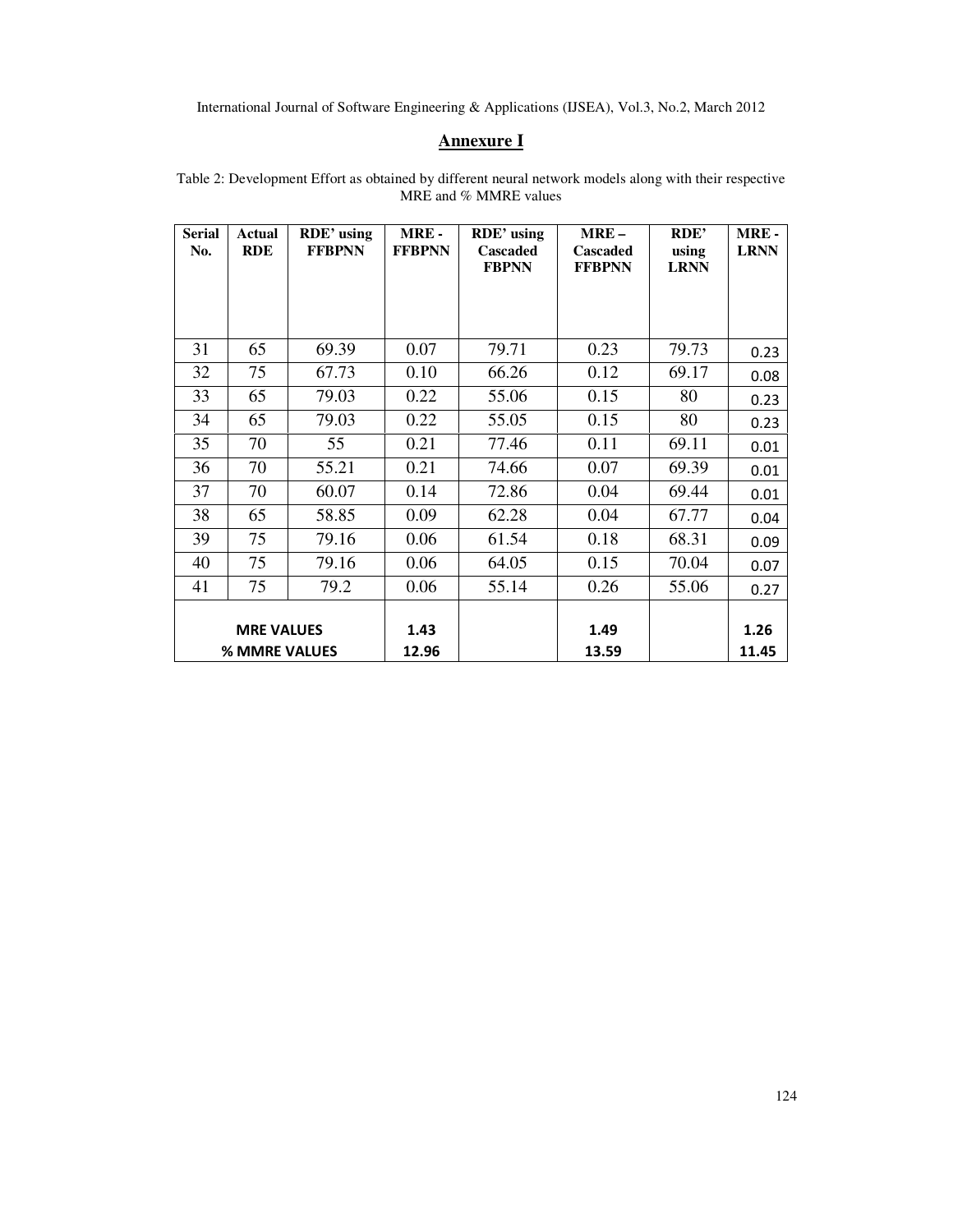## **Annexure II**

**Table 3: ERD based Student Dataset**: TCOE :: Total Count of Entities; TCOA :: Total Count of Attributes; TCOR:: Total Count of Relationships; CGPA:: Parameter for academic excellence; RDE:: Redistributed Effort (Recalculated effort)

| <b>Serial</b>            | <b>TCOE</b>    | <b>TCOA</b>     | <b>TCOR</b>              | <b>CGPA</b> | <b>RDE</b>      |
|--------------------------|----------------|-----------------|--------------------------|-------------|-----------------|
| <b>Number</b>            |                |                 |                          |             |                 |
| 1                        | 24             | 70              | 29                       | 6.219       | 75              |
| $\overline{2}$           | 24             | 70              | 29                       | 8.012       | 75              |
| $\mathfrak{Z}$           | 24             | 70              | 29                       | 7.733       | 75              |
| $\overline{\mathcal{L}}$ | $10\,$         | 56              | 9                        | 7.564       | 70              |
| $\overline{5}$           | 5              | 44              | $\overline{5}$           | 5.519       | 55              |
| 6                        | 19             | 47              | 11                       | 7.507       | 70              |
| $\overline{7}$           | 8              | 33              | 9                        | 6.171       | 75              |
| $\overline{8}$           | $\overline{8}$ | 33              | $\overline{9}$           | 6.705       | 75              |
| 9                        | 17             | 53              | $\overline{7}$           | 7.629       | $\overline{75}$ |
| 10                       | 9              | $\overline{37}$ | $\overline{7}$           | 8.130       | $\overline{70}$ |
| 11                       | 10             | 36              | 8                        | 8.083       | 65              |
| $\overline{12}$          | 10             | 36              | $\overline{8}$           | 8.126       | 65              |
| 13                       | 10             | 36              |                          | 7.202       | $\overline{6}5$ |
| $\overline{14}$          | 5              | 17              | $\frac{8}{5}$            | 8.417       | $\overline{65}$ |
| 15                       | 5              | 16              | $\overline{7}$           | 7.757       | 70              |
| $\overline{16}$          | $\overline{4}$ | 26              | $\overline{4}$           | 7.431       | 70              |
| $\overline{17}$          | $\overline{4}$ | 26              | $\overline{4}$           | 7.121       | 70              |
| 18                       | 4              | 26              | $\overline{4}$           | 7.660       | 70              |
| 19                       | $\overline{7}$ | 34              | $\overline{6}$           | 8.017       | 75              |
| 20                       | $\overline{7}$ | 34              | 6                        | 9.076       | 75              |
| 21                       | $\overline{7}$ | 27              | $\overline{5}$           | 7.550       | $\overline{70}$ |
| $\overline{22}$          | 6              | 37              | $\overline{5}$           | 6.583       | 65              |
| 23                       | 6              | $\overline{27}$ | 12                       | 7.276       | 65              |
| 24                       | 6              | 27              | 12                       | 8.124       | 65              |
| 25                       | 5              | 26              | $\overline{\mathcal{L}}$ | 6.530       | 75              |
| 26                       | $\overline{5}$ | 26              | $\overline{\mathbf{4}}$  | 6.685       | 70              |
| 27                       | 6              | 28              | $\overline{6}$           | 7.843       | 65              |
| 28                       | 7              | 38              | 9                        | 9.160       | 70              |
| 29                       | $\overline{7}$ | 38              | $\overline{9}$           | 8.617       | 75              |
| 30                       | 6              | 18              | $\overline{\mathbf{3}}$  | 8.719       | 80              |
| 31                       | $\overline{4}$ | 22              | $\overline{\mathbf{3}}$  | 8.860       | 65              |
| 32                       | 5              | 18              | 5                        | 7.664       | 75              |
| 33                       | 16             | 85              | 15                       | 6.795       | 65              |
| 34                       | 16             | 85              | $\overline{15}$          | 6.757       | $\overline{65}$ |
| 35                       | 9              | 36              | 9                        | 6.207       | 70              |
| 36                       | 9              | 36              | 9                        | 6.636       | 70              |
| 37                       | 9              | 36              | 9                        | 6.790       | 70              |
| 38                       | 8              | 24              | $\overline{7}$           | 8.095       | 65              |
| 39                       | 20             | 115             | 22                       | 7.990       | 75              |
| 40                       | 20             | 115             | 22                       | 8.095       | 75              |
| 41                       | 15             | 60              | 9                        | 6.340       | 75              |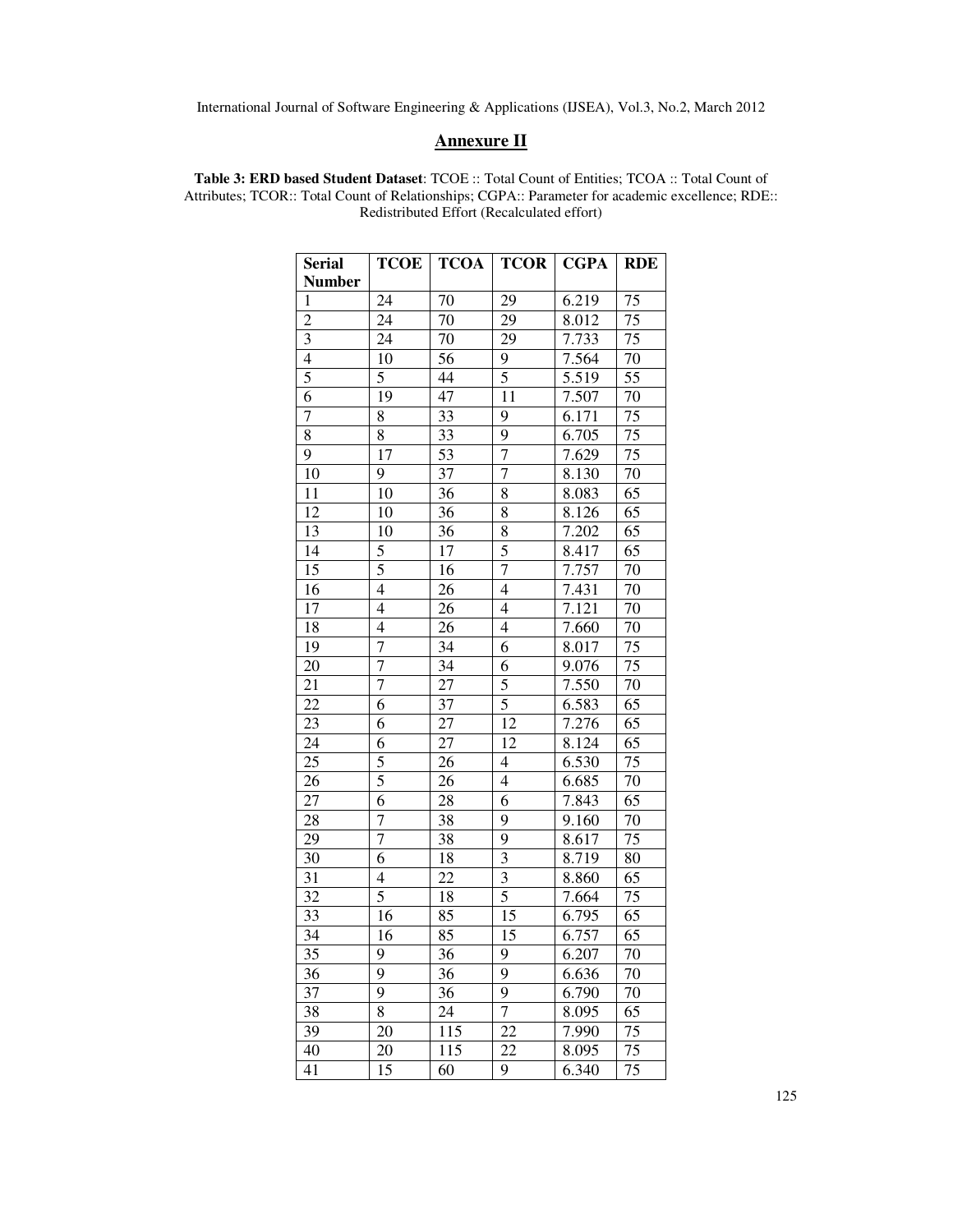# **Annexure III**

| Serial<br><b>Number</b> | <b>TCOE</b>      | <b>CGPA</b>       | <b>RDE</b>      | <b>RDE</b> using<br><b>Mamdani FIS</b> | <b>MRE</b> |
|-------------------------|------------------|-------------------|-----------------|----------------------------------------|------------|
| 1                       | 24               | 6.219             | 75              | 75                                     | 0.000      |
| $\overline{c}$          | 24               | 8.012             | 75              | 75                                     | 0.000      |
| 3                       | 24               | 7.733             | 75              | 75                                     | 0.000      |
| $\overline{4}$          | 10               | 7.564             | 70              | 75                                     | 0.071      |
| $\overline{5}$          | $\overline{5}$   | $\frac{1}{5.519}$ | $\overline{55}$ | 64.3                                   | 0.169      |
| 6                       | 19               | 7.507             | 70              | 75                                     | 0.071      |
| $\tau$                  | $8\,$            | 6.171             | 75              | 65                                     | 0.133      |
| 8                       | $8\,$            | 6.705             | 75              | 65                                     | 0.133      |
| $\overline{9}$          | $\overline{17}$  | 7.629             | 75              | $\overline{75}$                        | 0.000      |
| 10                      | 9                | 8.13              | 70              | 75                                     | 0.071      |
| 11                      | 10               | 8.083             | 65              | $\overline{75}$                        | 0.154      |
| 12                      | 10               | 8.126             | 65              | 75                                     | 0.154      |
| 13                      | 10               | 7.202             | 65              | $\overline{75}$                        | 0.154      |
| 14                      | $\mathfrak s$    | 8.417             | 65              | 71                                     | 0.092      |
| $\overline{15}$         | $\overline{5}$   | 7.757             | 70              | $\overline{71}$                        | 0.014      |
| 16                      | $\overline{4}$   | 7.431             | 70              | 70                                     | 0.000      |
| 17                      | $\overline{4}$   | 7.121             | 70              | 70                                     | 0.000      |
| 18                      | $\overline{4}$   | 7.66              | 70              | 70                                     | 0.000      |
| 19                      | $\overline{7}$   | 8.017             | 75              | 73.4                                   | 0.021      |
| 20                      | $\overline{7}$   | 9.076             | $\overline{75}$ | 72.8                                   | 0.029      |
| 21                      | $\overline{7}$   | 7.55              | 70              | 73.2                                   | 0.046      |
| 22                      | 6                | 6.583             | 65              | 64.4                                   | 0.009      |
| $\overline{23}$         | 6                | 7.276             | 65              | 71.3                                   | 0.097      |
| 24                      | 6                | 8.124             | 65              | 72.1                                   | 0.109      |
| 25                      | $\overline{5}$   | 6.53              | 75              | 64.4                                   | 0.141      |
| 26                      | $\overline{5}$   | 6.685             | 70              | 64.5                                   | 0.079      |
| 27                      | 6                | 7.843             | 65              | 72.1                                   | 0.109      |
| 28                      | $\overline{7}$   | 9.16              | 70              | 72.7                                   | 0.039      |
| 29                      | $\boldsymbol{7}$ | 8.617             | 75              | 73.3                                   | 0.023      |
| 30                      | $\overline{6}$   | 8.719             | 80              | 71.9                                   | 0.101      |
| 31                      | $\overline{4}$   | 8.86              | 65              | 70                                     | 0.077      |
| 32                      | 5                | 7.664             | 75              | 71                                     | 0.053      |
| 33                      | 16               | 6.795             | 65              | 70                                     | 0.077      |
| 34                      | 16               | 6.757             | 65              | 70.4                                   | 0.083      |
| 35                      | 9                | 6.207             | 70              | 67.1                                   | 0.041      |
| 36                      | 9                | 6.636             | 70              | 68.6                                   | 0.020      |
| 37                      | 9                | 6.79              | 70              | 70                                     | 0.000      |
| 38                      | $\overline{8}$   | 8.095             | 65              | 75                                     | 0.154      |
| 39                      | 20               | 7.99              | 75              | 75                                     | 0.000      |
| 40                      | 20               | 8.095             | 75              | 75                                     | 0.000      |
| 41                      | 15               | 6.34              | 75              | 71                                     | 0.053      |

Table 4: RDE using Mamdani FIS and corresponding MRE values